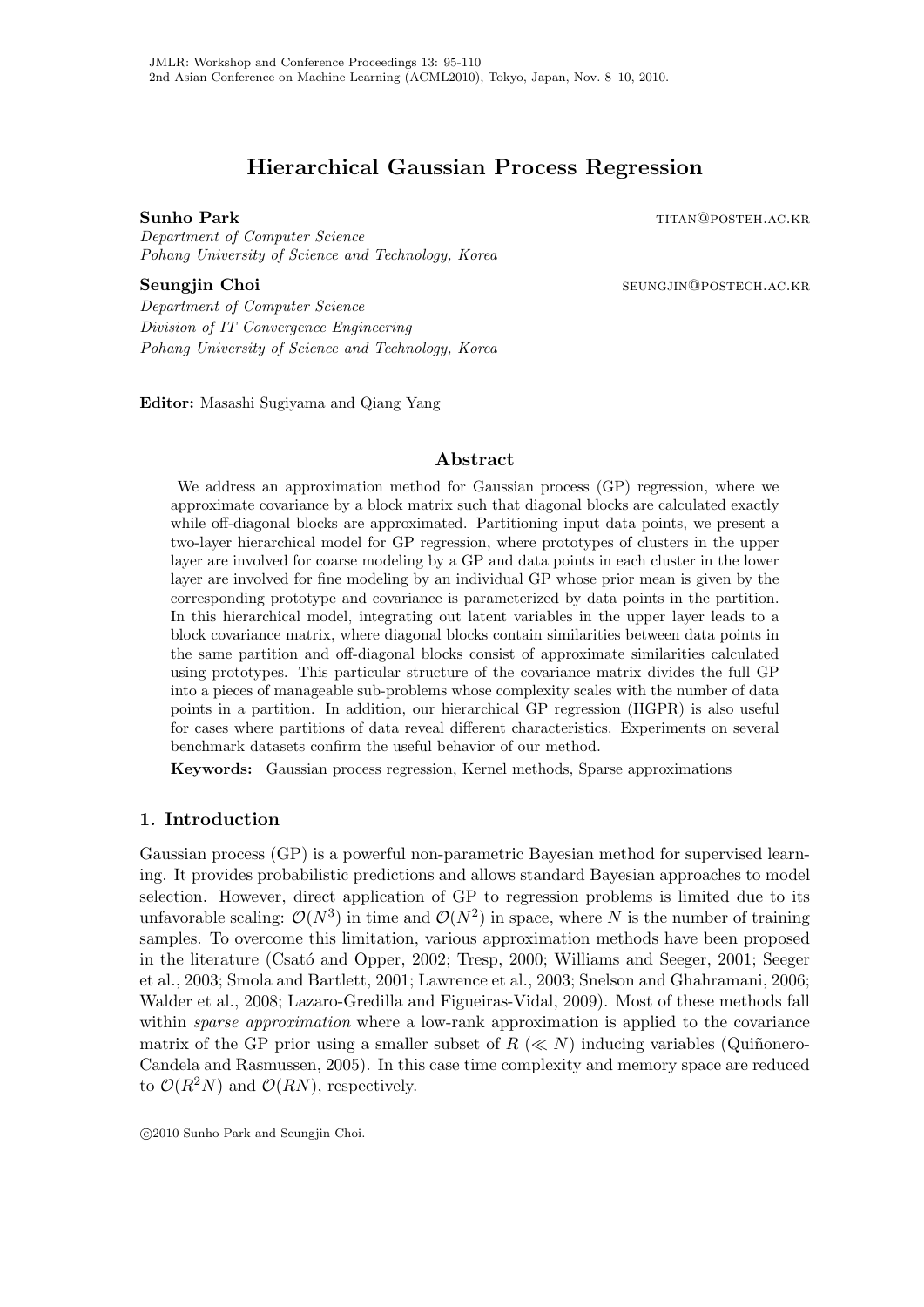#### PARK AND CHOI

The selection of input points corresponding to the inducing variables is a main issue in sparse approximation. Typical solution is to choose them among the training data by using specific criterions (Smola and Bartlett, 2001; Seeger et al., 2003; Lawrence et al., 2003). The restriction that the inducing inputs must be selected among the training data is relaxed in (Snelson and Ghahramani, 2006), where the inducing inputs are treated as auxiliary pseudo-inputs, and, are estimated in a joint continuous optimization with unknown hyperparameters. This idea can increase flexibility in fitting the approximation model to the data. Since tuning both pseudo-inputs and hyperparameters involves high-dimensional optimization, it can also lead to overfitting.

Instead of finding the inducing inputs, we directly approximate the covariance between the pairs of the latent variables based on the clustered structure in the input data. Partitioning input data points, the covariance evaluated at the pairs of training data can be exactly calculated if two points are in the same partition, otherwise it can be approximated by using the prototype vectors of the partitions. This idea leads us to propose a two-layer hierarchical model for GP regression. In the upper layer, prototype vectors of clusters are involved for coarse modeling by a GP. In the lower layer, the data points in each cluster are involved for fine modeling by an individual GP whose prior mean is given by the corresponding prototype and covariance is parameterized by data points in the partition. Integrating out latent variables in the upper layer leads to the block covariance matrix such that diagonal blocks are calculated exactly while off-diagonal blocks are approximated.

The block structure of the covariance matrix can divide the full GP into a pieces of manageable sub-problems whose complexity scales with the number of training inputs in a partition. This approach reduces both time complexity and memory space for training, i.e., if the number of training points in all partitions is roughly equal to  $N$ , the time complexity and memory space are reduced to  $\mathcal{O}(N^2N)$  and  $\mathcal{O}(NN)$ , respectively. In contrast to the sparse approximation methods, our method does not need to optimize inducing points. In the case of high-dimensional input space, this fact makes our method robust to overfitting. Furthermore our method is related to the hierarchical (multilevel) regression models that have been proposed to analyze the datasets with a hierarchical or clustered structure (Raudenbush and Bryk, 2002). They can explain the variation between clusters by introducing latent variables, e.g., random intercepts or slope, that vary between clusters. Thus our method based on the hierarchical modeling can capture different characteristics among the partitions. Experimental results confirm the useful behavior of our method.

### **2. Gaussian Process Regression**

In this section we briefly introduce GP regression. We are given a data set *D* consisting of *N* training input points  $\mathbf{X} = {\mathbf{x}_i}_{i=1}^N$ , where  $\mathbf{x} \in \mathcal{X} \subset \mathbb{R}^D$ , and corresponding real valued  $\text{targets } y = [y_1, ..., y_N]^\top.$ 

GP defines a distribution over functions of the form  $f : \mathcal{X} \mapsto \mathbb{R}$ , which is completely described by its mean and covariance function (Rasmussen and Williams, 2006)

$$
f(\mathbf{x}) \sim \mathcal{GP}(m(\mathbf{x}), \kappa(\mathbf{x}, \mathbf{x}')), \quad \mathbf{x}, \mathbf{x}' \in \mathcal{X}.
$$
 (1)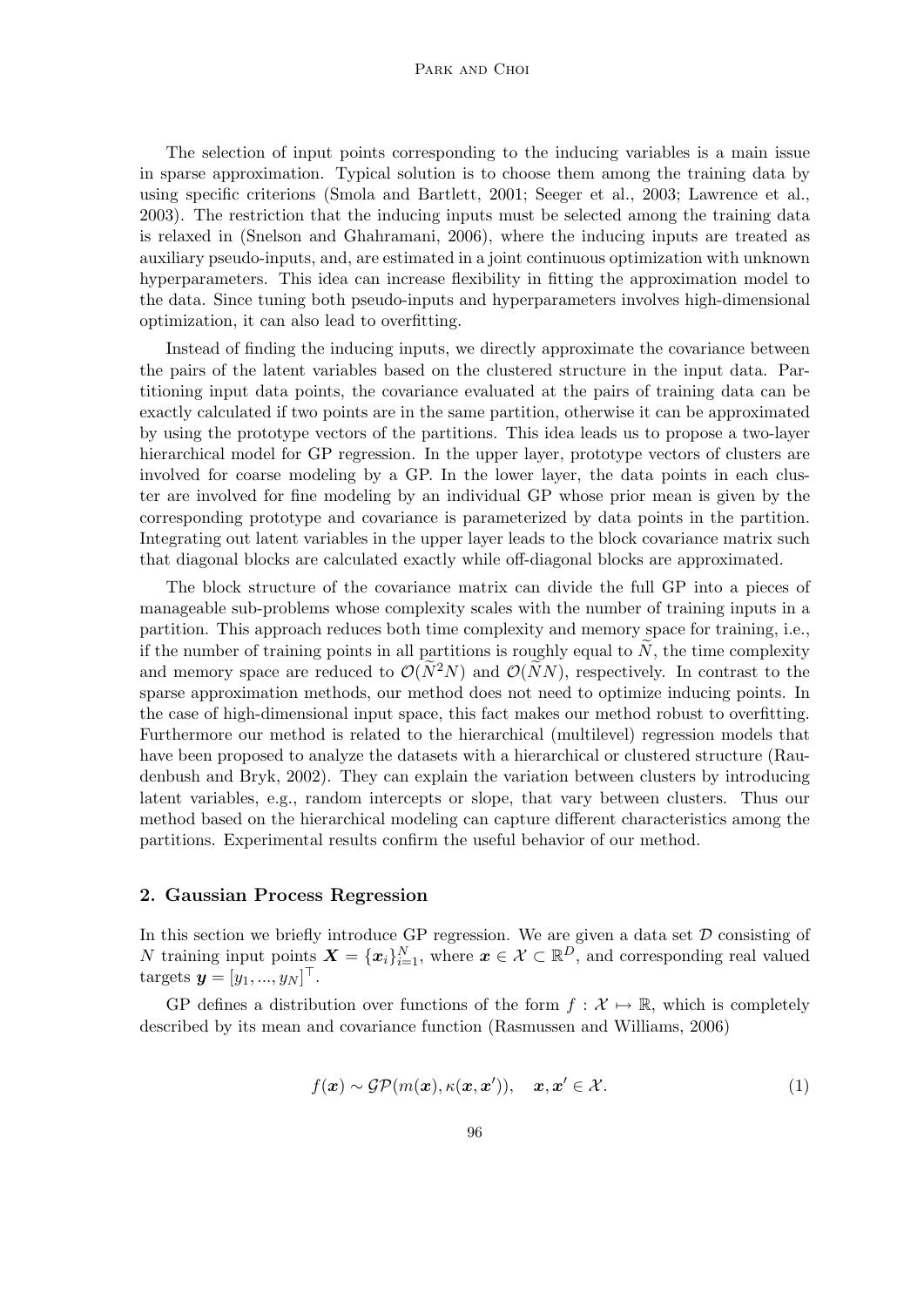Usually the mean function  $m(\cdot)$  is set to a zero function, and the covariance function  $\kappa(\mathbf{x}, \mathbf{x}') \triangleq \langle f(\mathbf{x}), f(\mathbf{x}') \rangle$  is modeled as a squared exponential kernel such that

$$
\kappa(\boldsymbol{x}, \boldsymbol{x}') = \ell_f \exp\left\{-\frac{1}{2\rho}(\boldsymbol{x} - \boldsymbol{x}')^\top \boldsymbol{L}(\boldsymbol{x} - \boldsymbol{x}')\right\},\tag{2}
$$

where  $\boldsymbol{L} = \text{diag}(\boldsymbol{\ell}), [\boldsymbol{\ell}]_i^{-1}$  is a hyper-parameter to determine a relevance of the *i*th input dimension.

In standard GP regression, the noisy observation is modeled as the noiseless latent function added independent noise, i.e.,  $y = f(x) + \epsilon$ , where  $\epsilon \sim \mathcal{N}(0, \sigma^2)$ . When we evaluate the latent function at *X*, we have a set of latent function values,  $f = [f(x_1), ..., f(x_N)]^T$ , which follows a multivariate Gaussian distribution

$$
p(\mathbf{f}|\mathbf{X},\theta) = \mathcal{N}(\mathbf{f}|0,\mathbf{K}),\tag{3}
$$

 $\mathbf{w} = [\mathbf{K}]_{i,j} = \kappa(\mathbf{x}_i, \mathbf{x}_j).$  With the observational model, the likelihood is  $p(\mathbf{y}|\mathbf{f}) = \mathcal{N}(\mathbf{y}|\mathbf{f}, \sigma^2 \mathbf{I}),$ where  $\boldsymbol{I}$  is a  $N \times N$  identity matrix.

The hyperparameters related to the covariance function and noise variance,  $\theta = {\ell, \rho, \ell_f, \sigma^2}$ , can be estimated by maximizing the marginal-likelihood:

$$
p(\mathbf{y}|\mathbf{X},\theta) = \mathcal{N}(\mathbf{y}|0,\mathbf{\Sigma}_N),
$$
\n(4)

where  $\Sigma_N \triangleq K + \sigma^2 I$  denotes a noisy covariance matrix. Given the observations and the estimated hyperparameters  $\hat{\theta}$ , the predictive distribution of the target value at a test point *x<sup>∗</sup>* is given by

$$
p(y_*|\boldsymbol{x}_*, \mathcal{D}, \hat{\theta}) = \mathcal{N}(y_*|\boldsymbol{k}^\top \boldsymbol{\Sigma}_N^{-1} \boldsymbol{y}, \kappa(\boldsymbol{x}_*, \boldsymbol{x}_*) - \boldsymbol{k}^\top \boldsymbol{\Sigma}_N^{-1} \boldsymbol{k} + \sigma^2),
$$
\n(5)

where *k* is a *N*-length vector with  $[k]_i = \kappa(\mathbf{x}_*, \mathbf{x}_i)$ .

#### **3. Hierarchical Model for Gaussian Process Regression**

This section presents the hierarchical model for GP regression (HGPR) based on the clustered structure in the input data. We assume that the input space  $\mathcal X$  is divided into  $Q$ partitions  $\mathcal{X} = \mathcal{X}_1 \cup ... \cup \mathcal{X}_Q$ . It can be realized by clustering the training input data  $\boldsymbol{X} = \{ \{\boldsymbol{x}_i^{(1)}\}$  $\{a_i^{(1)}\}_{i=1}^{N_1},...,\{x_i^{(Q)}\}$  ${}^{(Q)}_{i}$ <sub> ${}^{N_Q}_{i=1}$ <sup>*N*<sub>*Q*</sub></sub> *i* s a number of training data in the *j*th cluster.</sub></sup> The partitions of input data can be provided by the information of the dataset or by using clustering methods, e.g., k-means algorithm. Let *c<sup>j</sup>* be a prototype vector of the *j* partition, and  $\mathbf{C} = {\mathbf{c}_1, ..., \mathbf{c}_Q}$  be a set of prototype vectors. When we use the k-means algorithm to partition the input data, the input space is divided into Q partitions:

$$
\mathcal{X}_j = \{ \mathbf{x} \in \mathcal{X} \mid d_j^2 < d_q^2, \text{ for } q \neq j, q = 1, ..., Q \},\tag{6}
$$

where  $d_j^2 = ||x - c_j||^2$ .

We model underlying latent functions for noisy observations in a hierarchical way: *g* :  $C \mapsto \mathbb{R}$  is a function in the upper layer (partition level), while  $f_j : \mathcal{X}_j \mapsto \mathbb{R}$  is a function in

<sup>1.</sup> The bracket with subscripts denote the elements of matrices and vectors, and, colon subscript represents an entire column of the matrix.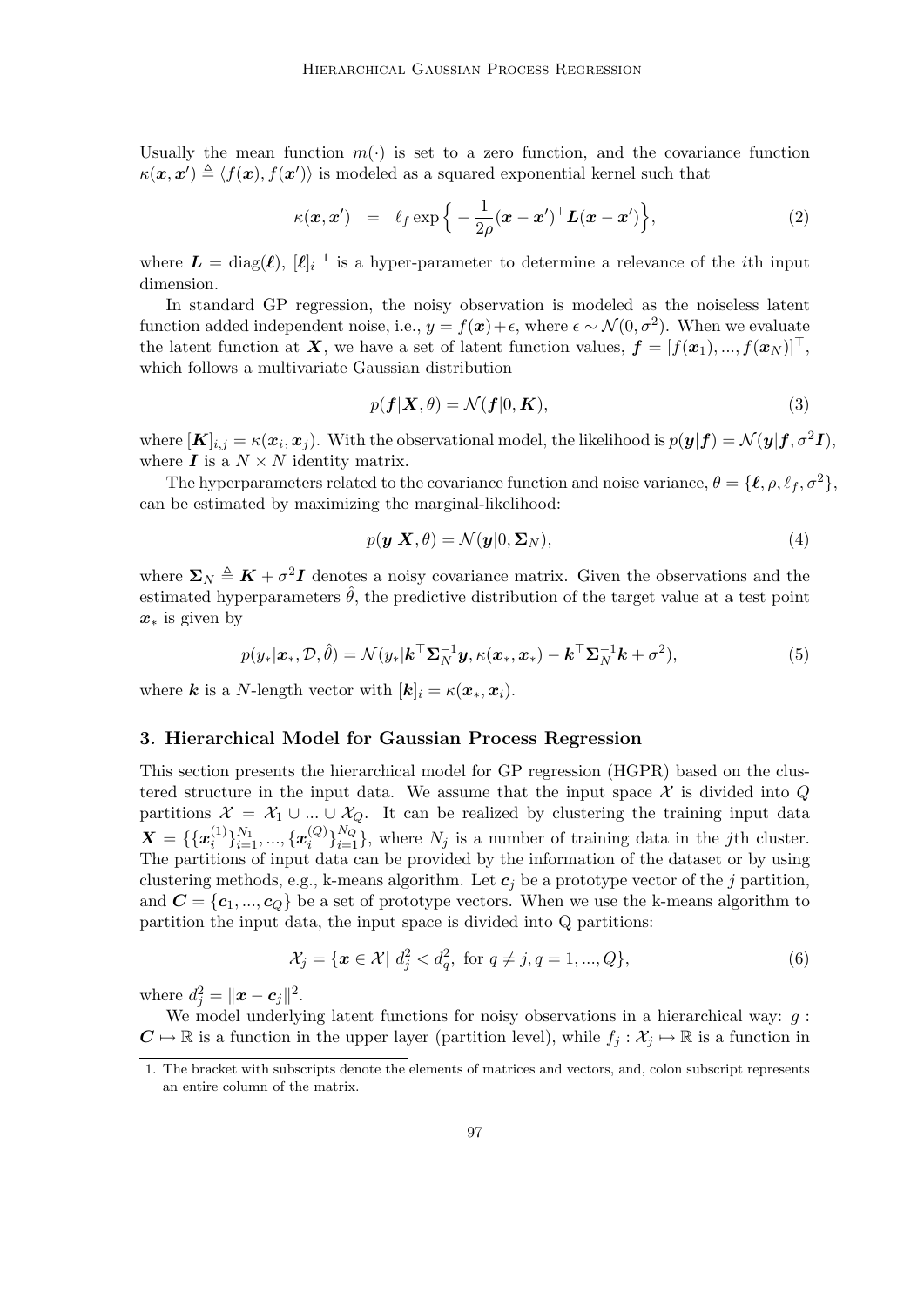the lower layer (data point level), defined on the *j*th partition. We now place a GP prior on the latent functions in such a way,

$$
f_j(\boldsymbol{x}) | g \sim \mathcal{GP}(g(\boldsymbol{c}_j), \kappa_j(\boldsymbol{x}, \boldsymbol{x}')), \qquad (7)
$$

$$
g(\mathbf{c}) \sim \mathcal{GP}(0, \kappa_g(\mathbf{c}, \mathbf{c}')), \qquad (8)
$$

where  $k_j$  and  $k_g$  are covariance functions defined on each partition and the set of prototypes, respectively. Especially in the upper layer  $g(c_j)$  is used for a constant mean function of the GP prior in the lower layer function  $f_i$ . Based on the hierarchical GP priors, the noisy observation on the *j*th partition is defined as

$$
y_i^{(j)} = f_j(\mathbf{x}_i^{(j)}) + \epsilon_i^{(j)}, i = 1, \dots N_j,
$$
\n(9)

where  $\epsilon_i^{(j)} \sim \mathcal{N}(0, \sigma_j^2)$ , and  $\sigma_j^2$  is a noisy variance of the *j*th partition.

We therefore have two levels of multivariate Gaussian distributions associated with the functions *g* and  $\{f_j\}$ . In the upper layer, let  $g = [g_1, ..., g_Q]^\perp$ , where  $g_j = g(c_j)$ , be a set of latent values evaluated at *C*. The GP prior over *g* is given by

$$
p(\mathbf{g} \mid \mathbf{C}) = \mathcal{N}(\mathbf{g} \mid 0, \mathbf{K}_g),\tag{10}
$$

where  $\mathbf{K}_g$  is a  $Q \times Q$  matrix with  $[\mathbf{K}_g]_{ij} = \kappa_g(\mathbf{c}_i, \mathbf{c}_j)$ .

In the lower layer, we can define a set of latent function values evaluated at all training data *X*. By abuse of notation, let us define  $f = [f_1^\top, ..., f_Q^\top]^\top \in \mathbb{R}^N$ , where  $f_j =$  $[f_1^{(j)}]$  $[f^{(j)}_{1},...,f^{(j)}_{N_{j}}]^\top$   $(f^{(j)}_{i} = f_{j}(\boldsymbol{x}^{(j)}_{i}))$  $\binom{J}{i}$ ). Note that given the upper layer latent values *g*,  $f_j$  and  $f_k$ , where  $j \neq k$ , are conditionally independent. Thus the training conditional is expressed as

$$
p(\boldsymbol{f}|\boldsymbol{g}, \boldsymbol{X}) = \mathcal{N}(\boldsymbol{f}|\boldsymbol{H}\boldsymbol{g}, \boldsymbol{D}),
$$
\n(11)

where  $H$  is a  $N \times Q$  binary matrix indicating the positions of the data points in the *j*th partition, so its *j*th column is defined as

$$
[\boldsymbol{H}]_{:,j} = [0, ..., 0, \overbrace{1, ..., 1}^{N_j}, 0, ..., 0]^{\top},
$$
\n(12)

and, *D* is a  $N \times N$  block diagonal matrix in which the *j*th block  $D_j$  is a  $N_j \times N_j$  matrix of the covariances of all pairs of the training data in *j*the partition, i.e.,

$$
[\boldsymbol{D}_j]_{lm} = \kappa_j(\boldsymbol{x}_l^{(j)}, \boldsymbol{x}_m^{(j)}).
$$

The likelihood of the targets corresponding to the *j*th partition is given by

$$
p(\mathbf{y}_j|\mathbf{f}_j) = \mathcal{N}(\mathbf{y}_j|\mathbf{f}_j, \sigma_j^2 \mathbf{I}_j),
$$
\n(13)

where  $\boldsymbol{y}_j = [y_1^{(j)}]$  $y_{1}^{(j)},...,y_{N_{j}}^{(j)}$  $N_j$ <sup>[*V*</sup>]<sup> $\perp$ </sup> and  $I_j$  is a  $N_j \times N_j$  identity matrix. The likelihood of all targets, i.e.,  $\mathbf{y} = [\mathbf{y}_1^\top, ..., \mathbf{y}_Q^\top]^\top$ , is then expressed by

$$
p(\mathbf{y}|\mathbf{f}) = \mathcal{N}(\mathbf{y}|\mathbf{f}, \mathbf{\Lambda}),\tag{14}
$$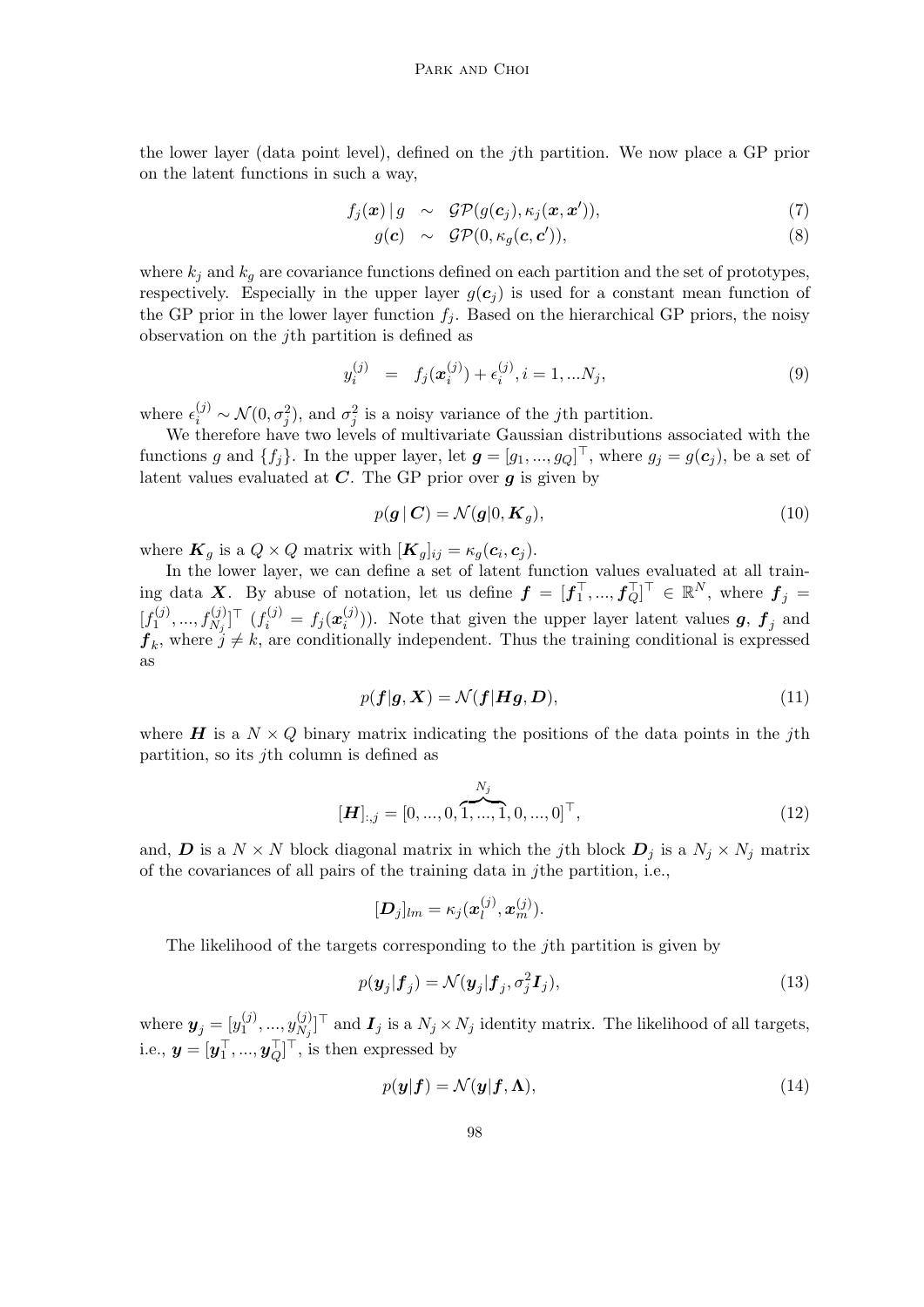

Figure 1: The graphical model for HGPR.

where  $\Lambda = \text{diag}(\lambda_1, ..., \lambda_Q)$ , and  $\lambda_j = [\sigma_j^2, ..., \sigma_j^2]$  is a  $N_j$ -dimensional row vector. Figure 1 describes the probabilistic graphical model for HGPR.

The hierarchical modeling provides an approximate covariance matrix, forming block matrix, for the GP prior. Integrating out the latent values in the upper level, the prior distribution over the latent values in the lower layer is given by

$$
p(\mathbf{f}|\mathbf{X}, \mathbf{C}) = \mathcal{N}\left(\mathbf{f}|0, \mathbf{K}_f\right),\tag{15}
$$

where  $K_f = H K_g H^{\top} + D$ . We obtain a block covariance matrix in which the elements of each off-diagonal block are approximated to a constant, i.e., the covariance between the corresponding prototype vectors. Due to the block structure of the covariance matrix, the memory space for the training data is  $\mathcal{O}(\sum_{j=1}^{Q} N_j^2 + Q^2)$ , much smaller than  $\mathcal{O}(N^2)$ . This scheme also provides the computational benefits for inference and learning hyperparameters which will be explained later.

# **4. Inference and Prediction**

We describe inference and prediction in our HGPR, which involve calculating posterior distributions over latent functions and predictive distributions given test data points.

#### **4.1 Calculation of Posterior Distribution**

We first derive the posterior distribution over the latent values in the lower layer, *f*, which is calculated by using Bayes rule on (14) and (15)

$$
p(\boldsymbol{f}|\boldsymbol{y},\boldsymbol{X},\boldsymbol{C}) = \mathcal{N}(\boldsymbol{f}|\boldsymbol{\Sigma}_f\boldsymbol{\Lambda}^{-1}\boldsymbol{y},\boldsymbol{\Sigma}_f),
$$
\n(16)

where  $\Sigma_f = \mathbf{K}_f \Sigma_N^{-1} \Lambda$  and  $\Sigma_N$  is a noisy covariance matrix defined by

$$
\Sigma_N = H K_g H^\top + \widetilde{D}.\tag{17}
$$

where  $\widetilde{\mathbf{D}} = \mathbf{D} + \mathbf{\Lambda}$  is also a block diagonal matrix.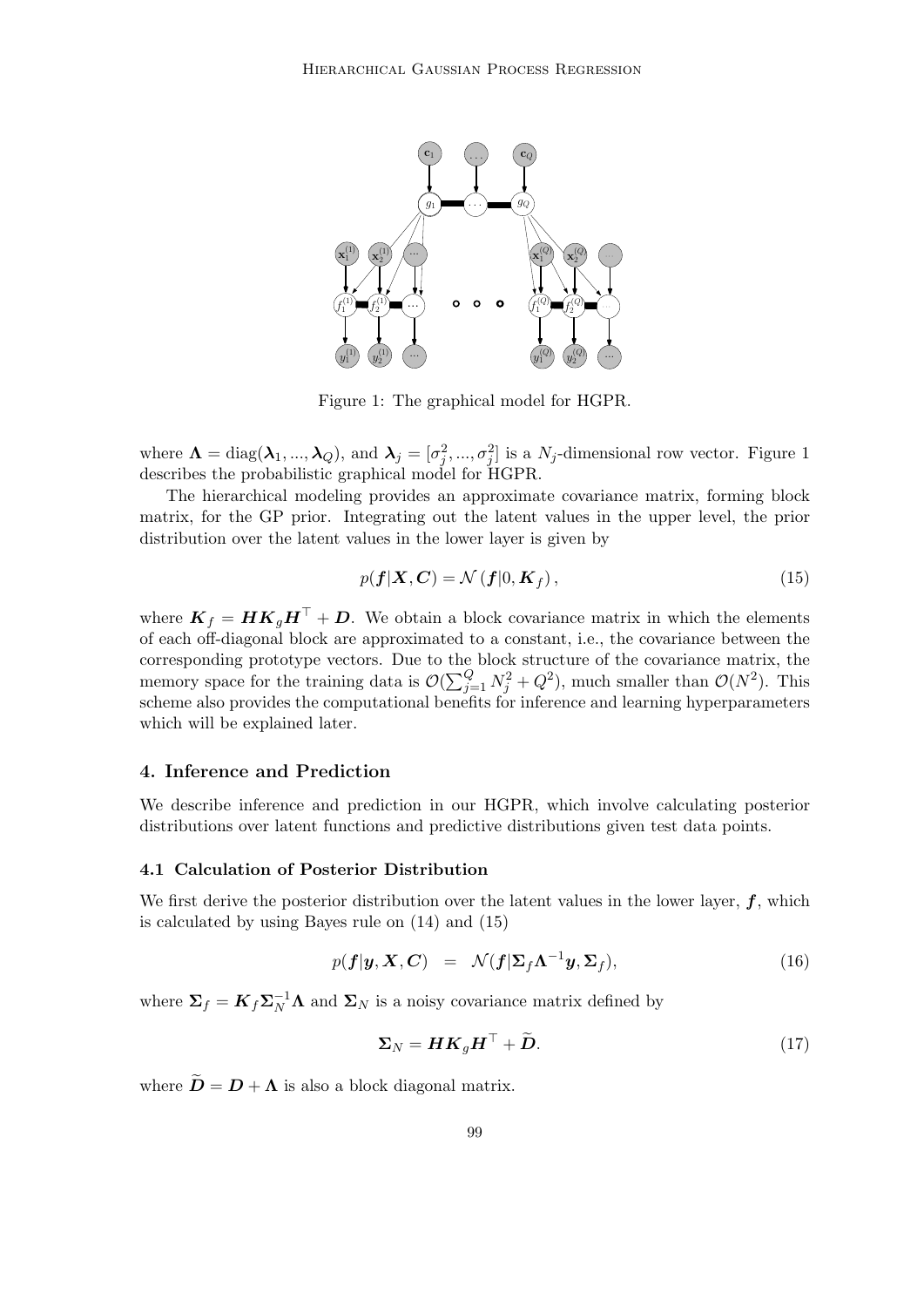We then calculate the posterior distribution over the latent values in the upper layer, *g*. It provides the intermediate quantities for further computations. The likelihood of all targets given *g* is given by

$$
p(\mathbf{y}|\mathbf{g}, \mathbf{X}) = \int p(\mathbf{y}|\mathbf{f})p(\mathbf{f}|\mathbf{X}, \mathbf{g})d\mathbf{f}
$$
  
=  $\mathcal{N}(\mathbf{y}|\mathbf{H}\mathbf{g}, \widetilde{\mathbf{D}}).$  (18)

As a result, the posterior distribution over *g* is obtained by using Bayes rule on (14) and (10)

$$
p(g|\mathbf{y}, \mathbf{C}) = \mathcal{N}(\mathbf{g}|\widetilde{\boldsymbol{\mu}}, \mathbf{A}^{-1}),
$$
\n(19)

where  $\widetilde{\boldsymbol{\mu}} = \boldsymbol{A}^{-1}\boldsymbol{H}^\top \widetilde{\boldsymbol{D}}^{-1} \boldsymbol{y}$  and  $\boldsymbol{A} = \boldsymbol{K}_g^{-1} + \boldsymbol{H}^\top \widetilde{\boldsymbol{D}}^{-1} \boldsymbol{H}.$ 

The structure of the binary matrix *H* yields simple computational forms for  $\tilde{\mu}$  and *A*. To show this, we define a Q dimensional vector  $\mu \triangleq \overline{H}^{\top} \widetilde{D}^{-1} y$  and  $Q \times Q$  diagonal matrix  $\Delta \triangleq H^{\top} \widetilde{D}^{-1} H$ . Their elements are easily computed by

$$
[\boldsymbol{\mu}]_j = \sum_{i=1}^{N_j} [\boldsymbol{\alpha}_j]_i, \quad \text{and} \quad [\boldsymbol{\Delta}]_{j,j} = \sum_i^{N_j} [d_j]_i,
$$

where  $\boldsymbol{\alpha}_j = \widetilde{\boldsymbol{D}}_j^{-1} \boldsymbol{y}_j$  and and  $[\boldsymbol{d}_j]_i = \sum_l^{N_j} [\widetilde{\boldsymbol{D}}_j^{-1}]_{i,l}$ . In other words  $[\boldsymbol{d}_j]_i$  and  $[\boldsymbol{\Delta}]_{j,j}$  are the  $\text{summations of the }i\text{th row elements and all elements of }\widetilde{\boldsymbol{D}}_{j}^{-1}\text{, respectively. The computations }\widetilde{\boldsymbol{D}}_{j}^{-1}\text{, }% \widetilde{\boldsymbol{D}}_{j}^{-1}\text{, }% \widetilde{\boldsymbol{D}}_{j}^{-1}\text{, }% \widetilde{\boldsymbol{D}}_{j}^{-1}\text{, }% \widetilde{\boldsymbol{D}}_{j}^{-1}\text{, }% \widetilde{\boldsymbol{D}}_{j}^{-1}\text{, }% \widetilde{\boldsymbol{D}}_{j}^{-1}\text{, }% \widetilde{\boldsymbol{D}}_{j}^{-1}\text{, }% \widetilde{\boldsymbol{D$ of  $\tilde{\mu}$  and **A** are simplified as

$$
\widetilde{\boldsymbol{\mu}} = \boldsymbol{A}^{-1} \boldsymbol{\mu}, \text{ and } \boldsymbol{A} = \boldsymbol{K}_g^{-1} + \boldsymbol{\Delta}.
$$

#### **4.2 Calculation of Predictive Distribution**

We wish to find the predictive distribution of the target at a new input point  $x_* \in \mathcal{X}_j$ , where the partition of the new point is given by the dataset or is determined by a following rule  $j = \arg \min_i ||x_* - c_i||^2$ . We first define the likelihood conditioned on the latent variable in the lower layer, *f*:

$$
p(y_*|\mathbf{f}) = \mathcal{N}(y_*|\mathbf{k}^\top \mathbf{K}_f^{-1} \mathbf{f}, \kappa_j(\mathbf{x}_*, \mathbf{x}_*) - \mathbf{k}^\top \mathbf{K}_f^{-1} \mathbf{k} + \sigma_j^2), \tag{20}
$$

where  $k$  is a vector of covariance between the test input point and all training input points. Here the evaluation of *k* also involves the approximation induced by the partitioned input space assumption: only the covariances between test point and the training input points in the *j*th partition are exactly calculated, i.e.,

$$
\mathbf{k} = \underline{\mathbf{k}} + \mathbf{H}[\mathbf{K}_g]_{:,j},\tag{21}
$$

where  $\underline{\mathbf{k}} = [0, ..., \mathbf{k}_j, ..., 0]^\top$  and  $\mathbf{k}_j$  is a  $N_j$ -dimensional vector,  $[\mathbf{k}_j]_i = \kappa_j(\mathbf{x}_*, \mathbf{x}_i^{(j)})$  $\binom{J}{i}$ .

Given the new input  $x_* \in \mathcal{X}_j$ , the predictive distribution is then obtained by integrating the likelihood (20) with respect to the posterior (16)

$$
p(y_*|\mathbf{y}, \mathbf{X}, \mathbf{C}) = \int p(y_*|\mathbf{f}) p(\mathbf{f}|\mathbf{y}, \mathbf{X}, \mathbf{C}) d\mathbf{f}
$$
  
=  $\mathcal{N}(y_*|\bar{f}(\mathbf{x}_*), \bar{\sigma}(\mathbf{x}_*)),$  (22)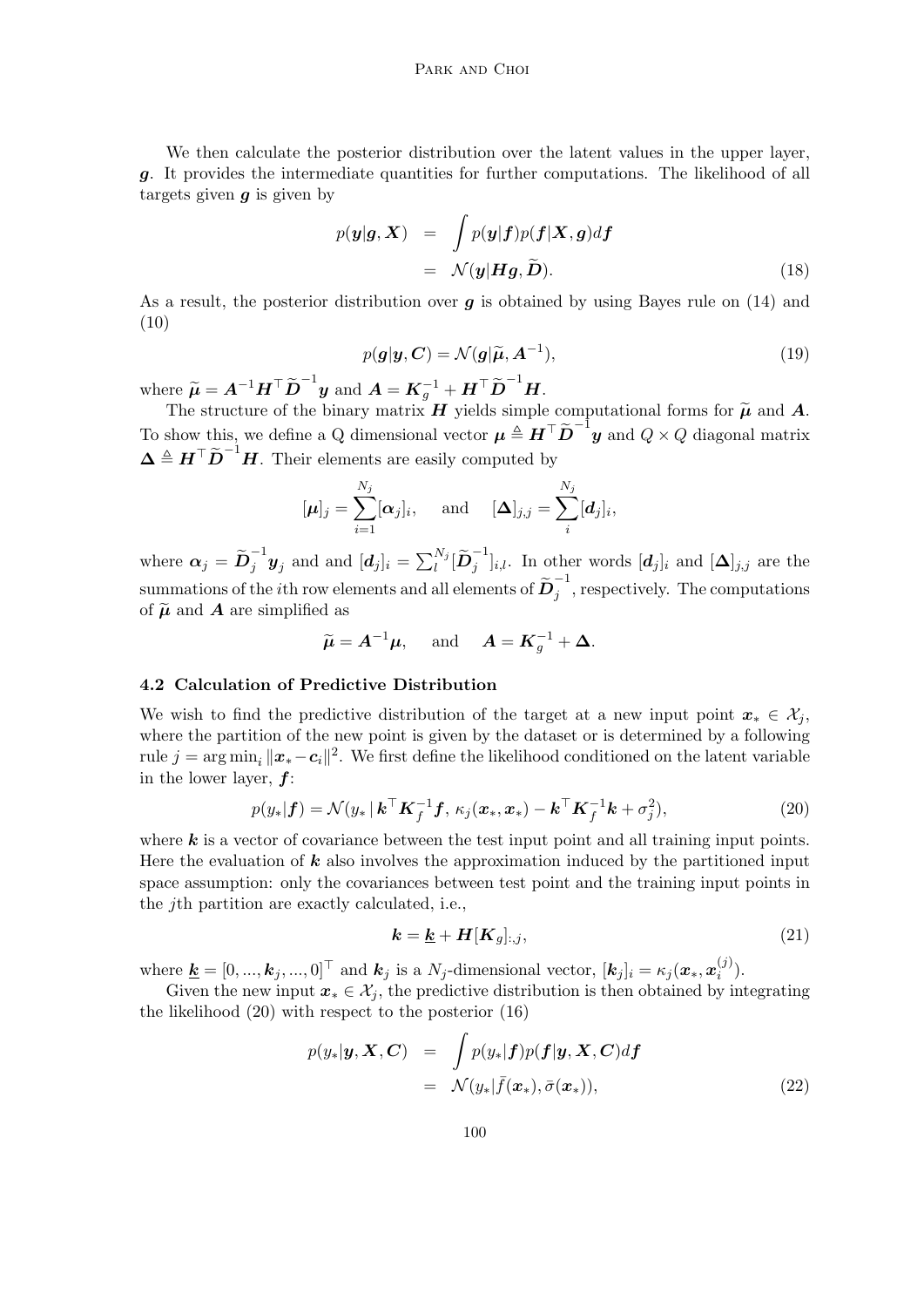where

$$
\begin{array}{rcl}\n\bar{f}(\boldsymbol{x}_*) & = & \boldsymbol{k}^\top \boldsymbol{\Sigma}_N^{-1} \boldsymbol{y}, \\
\bar{\sigma}(\boldsymbol{x}_*) & = & k_j(\boldsymbol{x}_*, \boldsymbol{x}_*) - \boldsymbol{k}^\top \boldsymbol{\Sigma}_N^{-1} \boldsymbol{k} + \sigma_j^2.\n\end{array}
$$

The computational bottleneck in HGPR is to calculate the inverse of the noisy covariance matrix  $\Sigma_N$ . Fortunately its block structure enables us to efficiently calculate the inverse matrix based on matrix inversion lemma

$$
\Sigma_N^{-1} = \widetilde{\boldsymbol{D}}^{-1} - \widetilde{\boldsymbol{D}}^{-1} \boldsymbol{H} \boldsymbol{A}^{-1} \boldsymbol{H}^\top \widetilde{\boldsymbol{D}}^{-1}.
$$
 (23)

Note that the inverse of  $\Sigma_N$  is given by the inverse of  $\{\widetilde{\bm{D}}_j\}_{j=1}^Q$  and  $\bm{K}_g$ , which involve much smaller computational effort than full GP. With (23) and some manipulations, the predictive mean and the predictive variance in (22) are rewritten by

$$
\bar{f}(\boldsymbol{x}_{*}) = \boldsymbol{k}_{j}^{\top} \left( \boldsymbol{\alpha}_{j} - [\widetilde{\boldsymbol{\mu}}]_{j} \boldsymbol{d}_{j} \right) + ([\boldsymbol{K}_{g}]_{:,j})^{\top} \left( \boldsymbol{\mu} - \boldsymbol{\Delta} \widetilde{\boldsymbol{\mu}} \right),
$$
\n
$$
\bar{\sigma}(\boldsymbol{x}_{*}) = \sigma_{j}^{2} + k_{i}(\boldsymbol{x}_{*}, \boldsymbol{x}_{*}) + \boldsymbol{k}_{j}^{\top} \widetilde{\boldsymbol{D}}_{j}^{-1} \boldsymbol{k}_{j} - v_{j}^{2} [\boldsymbol{A}^{-1}]_{j,j} + 2v_{j} [\boldsymbol{K}_{g}]_{j,j}
$$
\n(24)

$$
\mathbf{x}_{*}) = \sigma_{j}^{2} + k_{i}(\mathbf{x}_{*}, \mathbf{x}_{*}) + \mathbf{k}_{j}^{\top} \mathbf{D}_{j}^{\top} \mathbf{k}_{j} - v_{j}^{2} [\mathbf{A}^{-1}]_{j,j} + 2v_{j} [\mathbf{K}_{g}]_{j,j} - ([\mathbf{K}_{g}]_{:,j})^{\top} \Big\{ 2v_{j} \mathbf{\Delta} [\mathbf{A}^{-1}]_{:,j} - \mathbf{\Delta} [\mathbf{K}_{g}]_{:,j} + \mathbf{\Delta} \mathbf{A}^{-1} \mathbf{\Delta} [\mathbf{K}_{g}]_{:,j} \Big\},
$$
(25)

where  $v_j = \mathbf{k}_j^{\top} \mathbf{d}_j$ . The time complexity for evaluating the predictive mean (24) and variance (25) are  $\mathcal{O}(N_j)$  and  $\mathcal{O}(N_j^2)$ , respectively.

Note that only the training data in the partition including a test point are directly involved with the prediction, while other training data are indirectly used through the covariance function in the upper layer. This approach is useful when each partition of data shows a different property because only training points in the same partition are relevant to the prediction. If the dataset are well partitioned, HGPR naturally can capture these differences among the partitions.

#### **5. Learning Hyperparameters**

In our model assumption the covariance function for each partition in the lower layer can have its own parameterizations, i.e., we separately tune the hyperparameters for each partition. Since this flexibility can increase model complexity, we place the single squared exponential kernel in (2) on all partitions. In addition, we also assume that the noise variances of all partition are the same, that is  $\sigma^2 = \sigma_1^2 = ... = \sigma_Q^2$ . Thus the hyperparameters related to the lower layer are  $\theta_f = {\ell, \rho, \ell_f, \sigma^2}$ . For the covariance function for the upper layer, we use 'rbf' kernel for  $c$  and  $c'$ 

$$
\kappa_g(\boldsymbol{c}, \boldsymbol{c}') = \ell_g \exp\left(-\frac{1}{2\ell_c} \|\boldsymbol{c} - \boldsymbol{c}'\|^2\right).
$$
 (26)

We denote hyperparameters related to the upper layer by  $\theta_g = {\ell_g, \ell_c}$ .

The optimal hyperparameters  $\theta = {\theta_q, \theta_f}$  are estimated by maximizing the marginal likelihood

$$
p(\mathbf{y}|\mathbf{X}, \mathbf{C}, \theta) = \int p(\mathbf{y}|\mathbf{f}) p(\mathbf{f}|\mathbf{X}, \mathbf{C}) d\mathbf{f}
$$
  
=  $\mathcal{N}(\mathbf{y}|0, \Sigma_N).$  (27)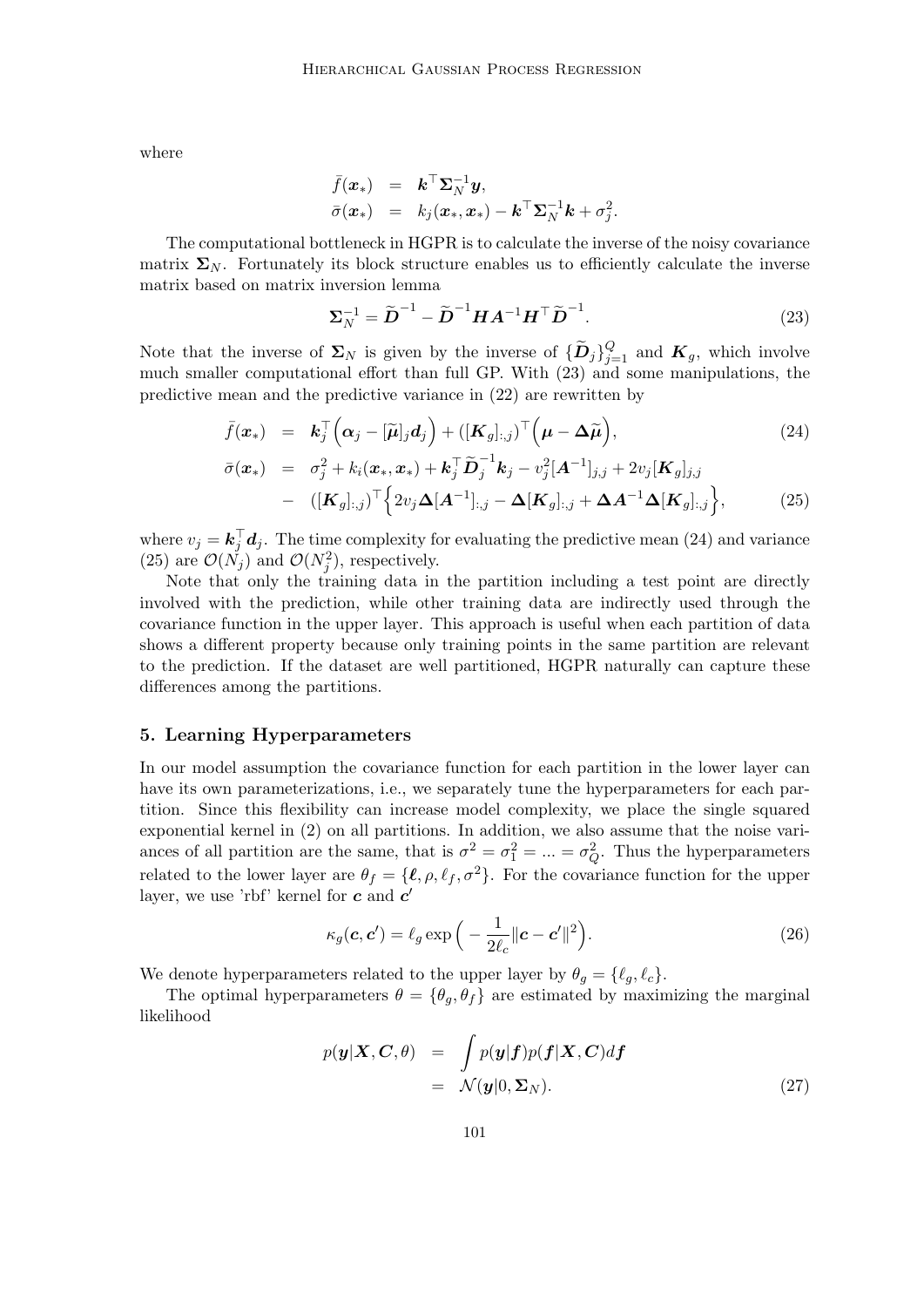Equivalently we can find the optimal solution by minimizing the negative log-marginal likelihood

$$
\mathcal{L} = \frac{1}{2} \log |\Sigma_N| + \frac{1}{2} \mathbf{y}^\top \Sigma_N^{-1} \mathbf{y}
$$
  
\n
$$
= \frac{1}{2} \left( \log |\widetilde{D}| + \log |\mathbf{K}_g| + \log |\mathbf{A}| + \mathbf{y}^\top \widetilde{D}^{-1} \mathbf{y} - \mathbf{y}^\top \widetilde{D}^{-1} \mathbf{H} \mathbf{A}^{-1} \mathbf{H}^\top \widetilde{D}^{-1} \mathbf{y} \right)
$$
  
\n
$$
= \frac{1}{2} \left( \sum_{j=1}^Q \log |\widetilde{D}_j| + \log |\mathbf{K}_g| + \log |\mathbf{A}| + \sum_{j=1}^Q \alpha_j^\top \mathbf{y}_j - \boldsymbol{\mu}^\top \widetilde{\boldsymbol{\mu}} \right), \tag{28}
$$

where an irrelevant constant is ignored.

The computational complexity of evaluating (28) is  $\mathcal{O}(\sum_{j=1}^{Q} N_j^3)$  due to inverse of  $\{\widetilde{\bm{D}}_j\}$ . If the size of each partition is almost identical to  $\tilde{N}$ , the training complexity of our model will be  $\mathcal{O}(\widetilde{N}^2N)$ . It has roughly equal computational cost to sparse approximation methods with the same number of inducing variables. We can optimize the objective function (28) by using the gradient based methods, e.g., quasi-Newton. The gradients are provided in Appendix.

#### **6. Related Work**

Most existing methods for the scalable GP regression have been proposed in the frame of sparse approximation. A key assumption in sparse approximation is that the latent values *f* evaluated at the training inputs are conditionally independent with the latent values *f<sup>∗</sup>* evaluated at the test inputs, given R  $(R \leq N)$  inducing variables *u* 

$$
p(\mathbf{f}, \mathbf{f}_*|\mathbf{u}) = p(\mathbf{f}|\mathbf{u})p(\mathbf{f}_*|\mathbf{u})
$$
  
=  $\mathcal{N}(\mathbf{f}|\mathbf{K}_{f,u}\mathbf{K}_{u,u}^{-1}\mathbf{u}, \mathbf{K}_{f,f} - \mathbf{Q}_{f,f})\mathcal{N}(\mathbf{f}_*|\mathbf{K}_{*,u}\mathbf{K}_{u,u}^{-1}\mathbf{u}, \mathbf{K}_{*,*} - \mathbf{Q}_{*,*}),$  (29)

where  $p(f|\mathbf{u})$  is referred as a training conditional,  $p(f_*|\mathbf{u})$  as a test conditional. Here,  $K_{f,f}$ ,  $K_{**}$  and  $K_{u,u}$  are covariance matrices for prior distributions of  $f, f_*$  and  $u$ , respectively. Each element of these matrices is given by a single covariance function, e.g.,  $[K_{f,f}]_{i,j} =$  $\kappa(x_i, x_j)$ , and *Q*s are low-rank matrices, e.g.,  $Q_{f,f} = K_{f,u} K_{u,u}^{-1} K_{f,u}^{\top}$ , where  $K_{f,u}$  is a  $N \times R$  matrix of covariances between  $f$  and  $u$ . We can apply further approximations to  $p(f|\mathbf{u})$  and  $p(\mathbf{f}_*|\mathbf{u})$ . By restring the form of covariances matrix in  $p(\mathbf{f}|\mathbf{u})$ , several different sparse approximation methods can be derived (Quiñonero-Candela and Rasmussen, 2005):

*•* deterministic training conditional (DTC) (Seeger et al., 2003)

$$
q(\boldsymbol{f}|\boldsymbol{u}) = \mathcal{N}(\boldsymbol{f}|\boldsymbol{K}_{f,u}\boldsymbol{K}_{u,u}^{-1}\boldsymbol{u},0),
$$

• fully independent training conditional (FITC) (Snelson and Ghahramani, 2006)

$$
q(\boldsymbol{f}|\boldsymbol{u})=\mathcal{N}(\boldsymbol{f}|\boldsymbol{K}_{f,u}\boldsymbol{K}_{u,u}^{-1}\boldsymbol{u},\mathrm{diag}(\boldsymbol{K}-\boldsymbol{Q})),
$$

• partially independent training conditional (PITC)

$$
q(\boldsymbol{f}|\boldsymbol{u}) = \mathcal{N}(\boldsymbol{f}|\boldsymbol{K}_{f,u}\boldsymbol{K}_{u,u}^{-1}\boldsymbol{u}, \text{block-diag}(\boldsymbol{K}-\boldsymbol{Q})).
$$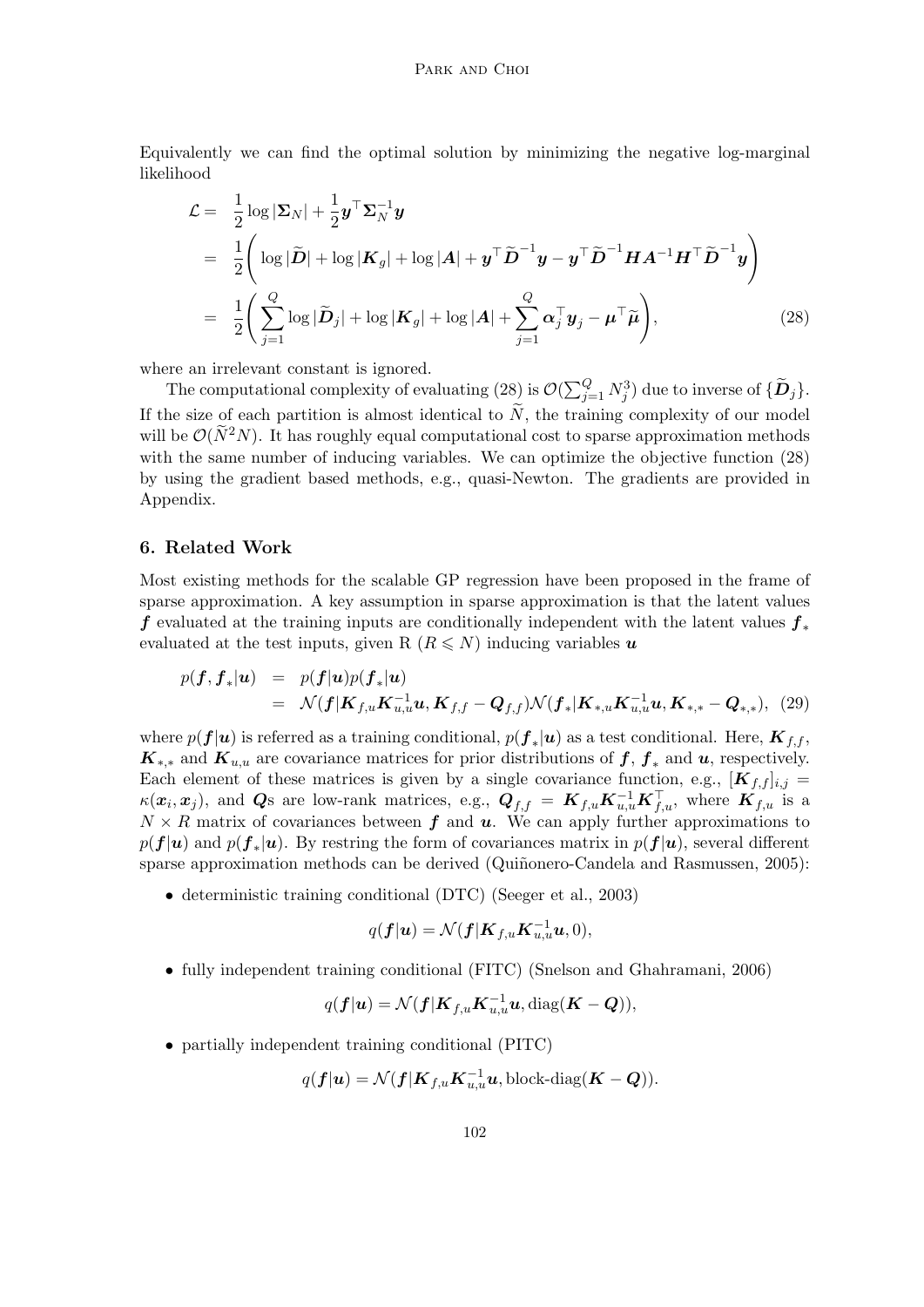Despite the similar form of the training conditionals in PITC and our HGPR (11), HGPR differs from the sparse approximation methods in the aspect that the test latent value  $f(x_*)$ , where  $x_* \in \mathcal{X}_j$ , directly communicates to the training latent values for *j*th partition,  $f_j$ . This fact enables us to model the different characteristics among the partitions. In the case of sparse approximation, information from  $f$  can only be transmitted to  $f(x_*)$  through the inducing variables (see 29). Since, however, the inducing variables do not reflect any local property, the sparse approximation methods would fail to model the local characteristics.

Our method is related to partially independent conditional (PIC) (Snelson and Ghahramani, 2007), which is a variant of PITC and directly incorporates the partitioned structure of input data into inference. PIC assumes a more relaxed assumption than (29), where the test latent value  $f(x_*)$ , for  $x_* \in \mathcal{X}_j$ , is grouped with the *j*th partition. The approximate conditional is given by

$$
p(\boldsymbol{f}, f(\boldsymbol{x}_*)|\boldsymbol{u}) = p(\boldsymbol{f}_j, f(\boldsymbol{x}_*)|\boldsymbol{u}) \prod_{i \neq j}^{Q} p(\boldsymbol{f}_i|\boldsymbol{u}),
$$
\n(30)

where  $f_i$  is a set of latent values for the *i*<sup>th</sup> partition as described in Section 3. Here HGPR has also the same form of conditional if  $u$  is replaced with  $g$ . As shown in (30), the test latent value can directly communicate  $f_j$ , the training latent values for the *j*th partition, as in our HGPR model. In this point of view, PIC also can model the local characteristics among the partitions. It is worth for considering the covariance function to understand the difference between PIC and HGPR. When  $x \in \mathcal{X}_i$  and  $x' \in \mathcal{X}_j$ , the covariance function in PIC is given by

$$
cov(\boldsymbol{x}, \boldsymbol{x}') = Q(\boldsymbol{x}, \boldsymbol{x}') + \delta(i, j)[k(\boldsymbol{x}, \boldsymbol{x}) - Q(\boldsymbol{x}, \boldsymbol{x})],
$$
\n(31)

where  $\delta(i, j)$  is a delta function such that it is equal to 1 if i=j, otherwise 0, and  $Q(\mathbf{x}, \mathbf{x}') =$  $k_{x,u}^{\top}$ *K*<sub> $u$ </sub><sup>-1</sup> $k_{x,u}$ , where  $k_{x,u}$  is a *R* dimensional vector of the covariances evaluated at all pairs of *x* and a set of inducing points that are input points corresponding to the inducing variables. In our HGPR model, the covariance function is defined by

$$
cov(\boldsymbol{x}, \boldsymbol{x}') = k_g(\boldsymbol{c}_i, \boldsymbol{c}_j) + \delta(i, j)k_f(\boldsymbol{x}, \boldsymbol{x}').
$$
\n(32)

Two methods are different in the way that how the covariance between two points from different partitions is evaluated. In PIC, the covariance is approximated by the low-rank covariance function *Q*, while in HGPR it is approximated by the covariance between two prototypes. Since in HGPR the covariances between all pairs of input points from two different partitions are set to a constant, i.e., the covariance between two prototypes, PIC provides more accurate covariances. However PIC should optimize the inducing inputs, which involves an optimization of  $R \times D$  dimensional parameters. In the case of highdimensional input space, PIC may suffer from overfitting. In this case, we expect that HGPR gives better results. We confirm this point in Section 7.1, where our HGPR is compared with PIC in the case of high-dimensional input data.

Our method is also related to a multistrategy approach that integrates two or more inferential strategies to solve more complex problems (Michalski and Tecuci, 1994). In our case, first strategy is clustering and second strategy is inference. Unfortunately since both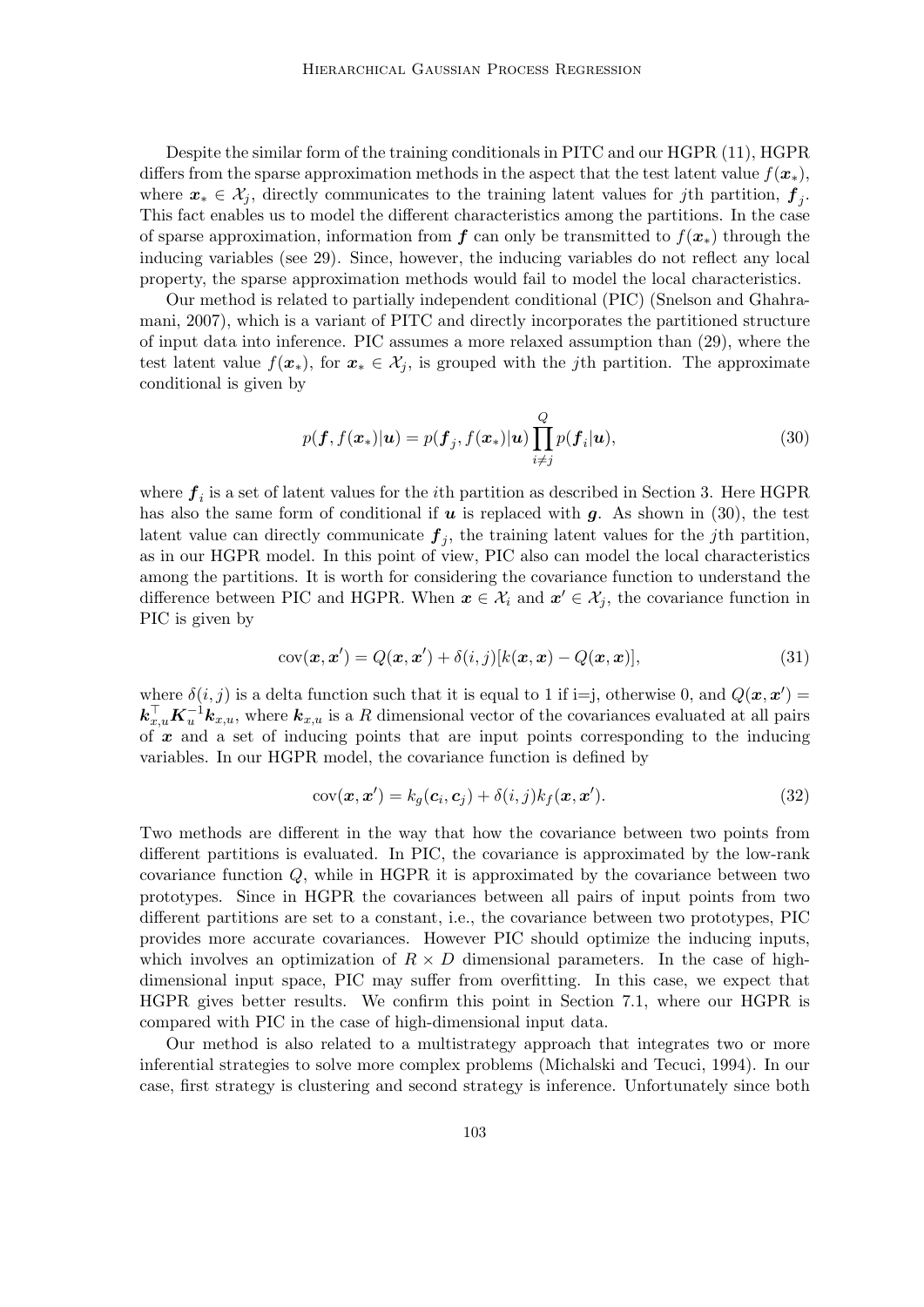strategies are completely separated, the results from the inference can not make clustering better. In that sense, our method is a naive version of mixture of GPs (Tresp, 2001; Rasmussen and Ghahramani, 2002) in which clustering and inference are done simultaneously. However due to unfavorable scaling of the mixture of GPs, our method still has attractions to handle with the large datasets.

# **7. Numerical Experiments**

We evaluate the performance of our method, HGPR, on several large datasets, compared to four sparse approximation methods, DTC, FITC, PITC, and PIC described in Section 6. We denote *R* as the number of the inducing variables for these methods. To implement these sparse approximation methods, we use the GP software toolbox<sup>2</sup>. Additionally we consider a full GP as a baseline method in comparison. For all cases, the covariance function is the squared exponential kernel in (2) and the hyperparamters are trained separately for each model.

This section consists of two parts: the comparison of PIC and HGPR in the case of highdimensional input data; the performance evaluation of the methods on the large datasets. As mentioned before, PIC need to optimize the inducing inputs, which involves the highdimensional optimization. In the experiment with the high-dimensional input data, we show that PIC suffers from overfitting. We next compare the performance of all methods on the real-world datasets, some of which have the clustered structure in the input data.

In order to evaluate the predictive performance of each method, we use a normalized mean square error (NMSE) that is defined by

$$
\text{NMSE} = \langle (y^* - \bar{f}(\boldsymbol{x}_*))^2 \rangle / \langle (y^* - \bar{y})^2 \rangle, \tag{33}
$$

where  $\langle \cdot \rangle$  averages over the test data and  $\bar{y}$  is the mean value of the test targets.

#### **7.1 Comparison with PIC**

We examine the performance of PIC and our method in the case where input points are lying on high-dimensional space, and are already clustered. We generate input points from 50 number of 100-dimensional Gaussian distributions, the mean vectors of which are well separated. We draw the same number of input points from each Gaussian distribution, i.e.,  $Q = 50$  and  $N_1 = N_2, ..., = N_Q = \tilde{N}$ . The target variable for *x* is defined by

$$
y(\boldsymbol{x}) = \exp\left\{-5e^{-5}\sum_{l=1}^{20}[\boldsymbol{x}]_l^2\right\} + 0.05\varepsilon\tag{34}
$$

where  $\varepsilon \sim \mathcal{N}(0, 1)$  and we assume that only first 20 elements of input point are relevant. The test data are generated by the same manner (1000 samples for each test data). The label of Gaussian distributions are used to partition the input points.

We conduct the experiments with  $\tilde{N}$  varying from 10 to 100, thus the number of training data *N* is varying from 500 to 5000. For each  $\tilde{N}$ , experiments are repeated ten times, and we report the averages. To impose the same computational complexity, we set the number

<sup>2.</sup> see http://www.cs.manchester.ac.uk/*∼*neill/software.html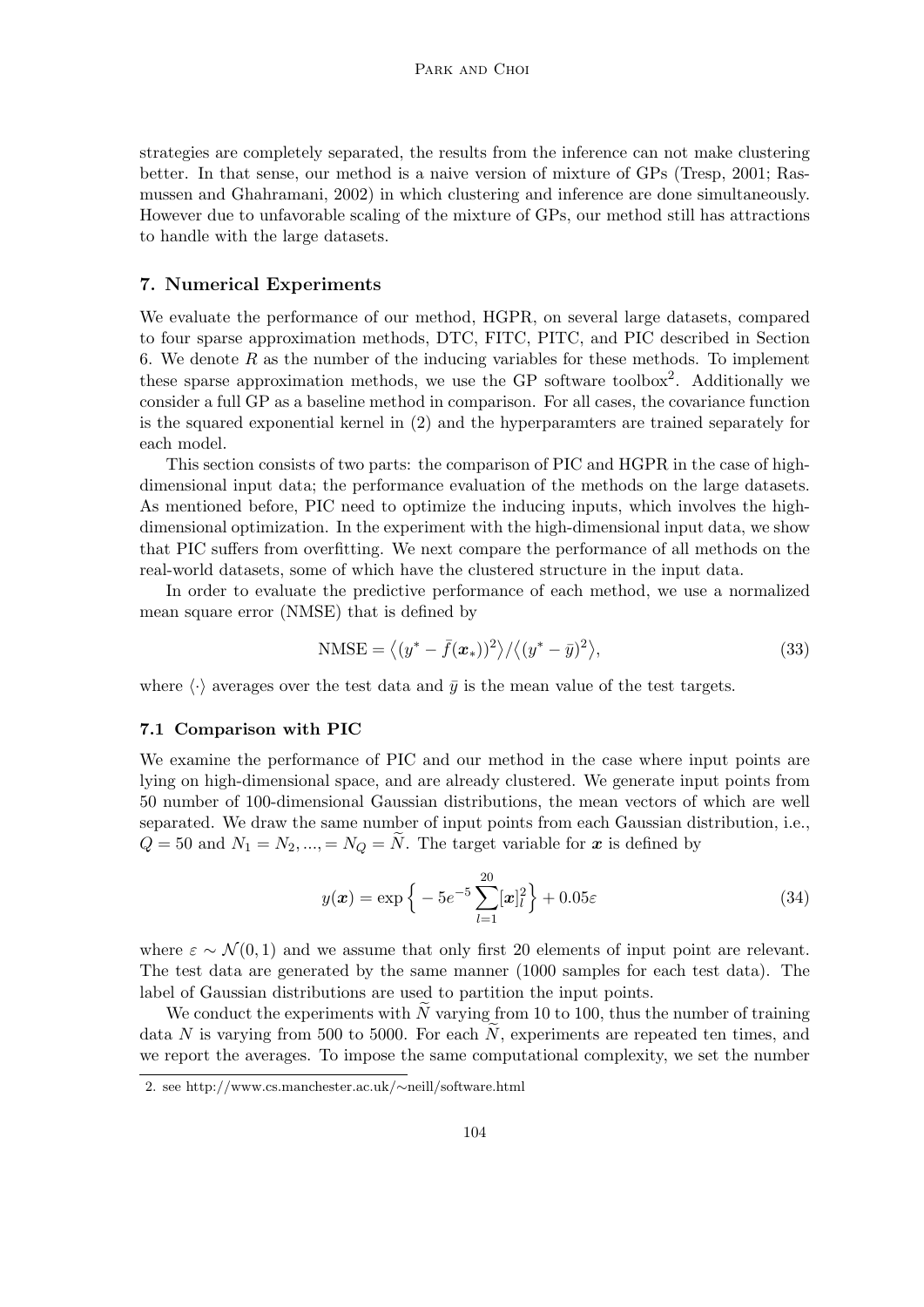of inducing variables R of PIC to  $\tilde{N}$ . As mentioned in Section 6, PIC should optimize the inducing points to complete inference. In this case, the size of parameters to be estimated is  $|\theta| + RD = |\theta| + 100N$ , where  $|\theta|$  is a number of the hyperparameters in PIC. This highdimensional optimization often yields overfitting problem. On the other hands, HGPR does not need the optimization of the inducing inputs: the parameters to be estimated are only the hyperparameters related to the covariance functions,  $\{\theta_a, \theta_f\}$ . Although PIC provides more accurate covariance function, it may suffer from overfitting in the case of the high-dimensional input data. We can confirm this fact from Figure 2, which shows the predicative performance, in terms of NMSE, of PIC and HGPR.



Figure 2: The predicative error (NMSE) of PIC and HGPR, when the number of input points in each partition,  $\tilde{N}$ , varies from 10 to 100, in the case where the dimension of input data is 100 and the input points are clustered. Note that, PIC fails to work at  $\tilde{N} = 10, 20$ .

#### **7.2 Performance Evaluation**

We use six datasets <sup>3</sup> whose descriptions are summarized in Table 1. Kin-40k and pumadyn-32nm are artificially generated datasets describing the dynamics of a robot arm. Elevators is a prediction problem related to control of the elevators of an F16 aircraft. California housing (Cal-housing) and house-price-16H are collected from 1990 US Census, and are concerned with predicting the median price of the house in a small survey region. In contrast to Calhousing collected in California, house-price-16H includes census records of all states in US.

<sup>3.</sup> Kin-40k: see http://ida.first.fraunhofer.de/*∼*anton/data.html. Pumadyn-32nm and house-price-16H: see http://www.cs.toronto.edu/delve/data/datasets.html. *Cal-housing*: see http://lib.stat.cmu.edu. Elevators: see http://www.liaad.up.pt/*∼*ltorgo/Regression/DataSets.htm. School-exam: see http://multilevel.ioe.ac.uk/intro/datasets.html.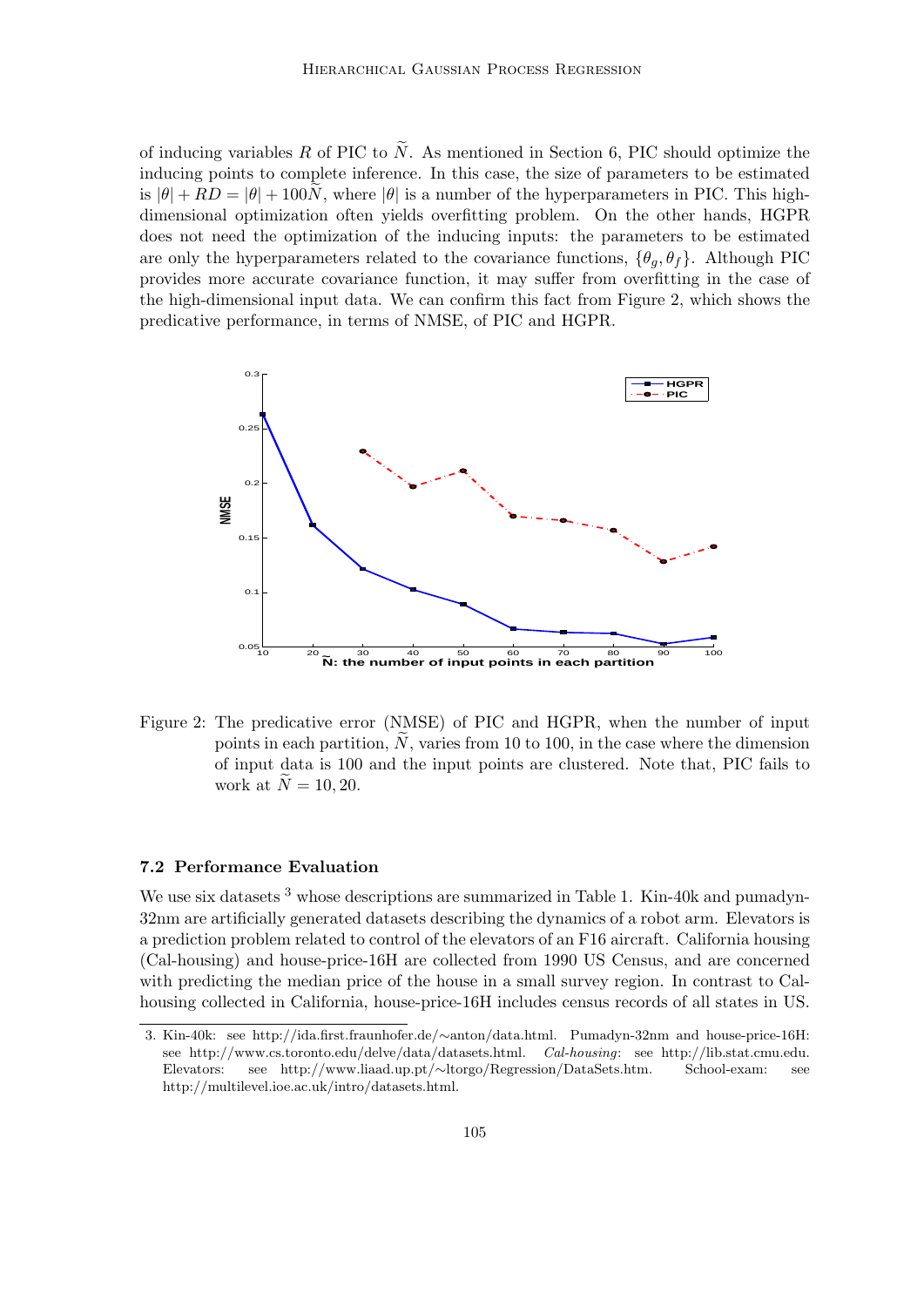School-exam consists of examination records from 139 secondary schools in 1985, 1986 and 1987. Actually it includes four features for each student and four features for each school. In this paper we only use the features for students as the inputs, and consider a regression problem to predict exam score for each student from these values.

For preprocessing, we normalize each input and target to have zero mean and unit variance. Only the attributes related to currency, e.g., the median price of house in Cal-housing dataset, are firstly transformed by the logarithmic function. Experiments are repeated ten times, and we report their statistics, mean and standard deviation.

| input dim. | $#$ training (test) |  |  |  |  |  |  |  |
|------------|---------------------|--|--|--|--|--|--|--|
|            | 10000(30000)        |  |  |  |  |  |  |  |
| 32         | 7168(1024)          |  |  |  |  |  |  |  |
| 18         | $16599(-)$          |  |  |  |  |  |  |  |
| 8          | $20640(-)$          |  |  |  |  |  |  |  |
| 16         | $22784(-)$          |  |  |  |  |  |  |  |
|            | $15362(-)$          |  |  |  |  |  |  |  |
|            |                     |  |  |  |  |  |  |  |

Table 1: Description of data sets.

For HGPR and PIC, we need to divide the training input data into Q partitions. The partitions of input data can be provided by the information of the dataset: in the cases of house-price-16H and school-exam datasets, the examples are clustered according to the state and the school, respectively. Otherwise we can use the k-means algorithm in which the center of each cluster becomes the prototype vector. We separately consider two artificial datasets, Kin-40k and pumadyn-32nm, from other datasets because their training input data are uniformly distributed without the clustered structure.

We thus first consider the datasets, Kin-40k and pumadyn-32nm. In both cases the size of each partition generated by k-means algorithm is almost identical, i.e.,  $\{N_j\}_{j=1}^Q \approx \tilde{N}$  $N/Q$ , where  $N_j$  is the number of training data in the *j*th partition. We investigate the relation of the predictive accuracy of HGPR and the average number of training data in the partition,  $N$ . Figure 3 shows the average NMSE on both datasets when  $N$  is increased  $(N \text{ can be determined by adjusting } Q)$ . HGPR gives reasonable predictive accuracy when each partition has enough training points. Since the time complexity of our method is proportion to the number of points in the partition, we should carefully choose the number of partitions in terms of both efficiency and accuracy. In the case where the dataset does not have the clustered structure in the input data, we can not obtain further benefits from our method, compared to other sparse approximation methods.

We now compare the predictive performance of each method on four real-world datasets. Especially in the case of school-exam dataset, the prediction of exam score for the student can be slightly different according to the school. In other word, the partitions of dataset have different characteristics. The house-price-16H dataset shows the similar phenomena. To test whether the prediction utilizing the clustered structure in the input data improves the predictive accuracy, we consider the case where the training input data are randomly divided into *Q* = 30 partitions, and HGPR is trained on this randomly partitioned dataset. This approach is denoted as r-HGPR.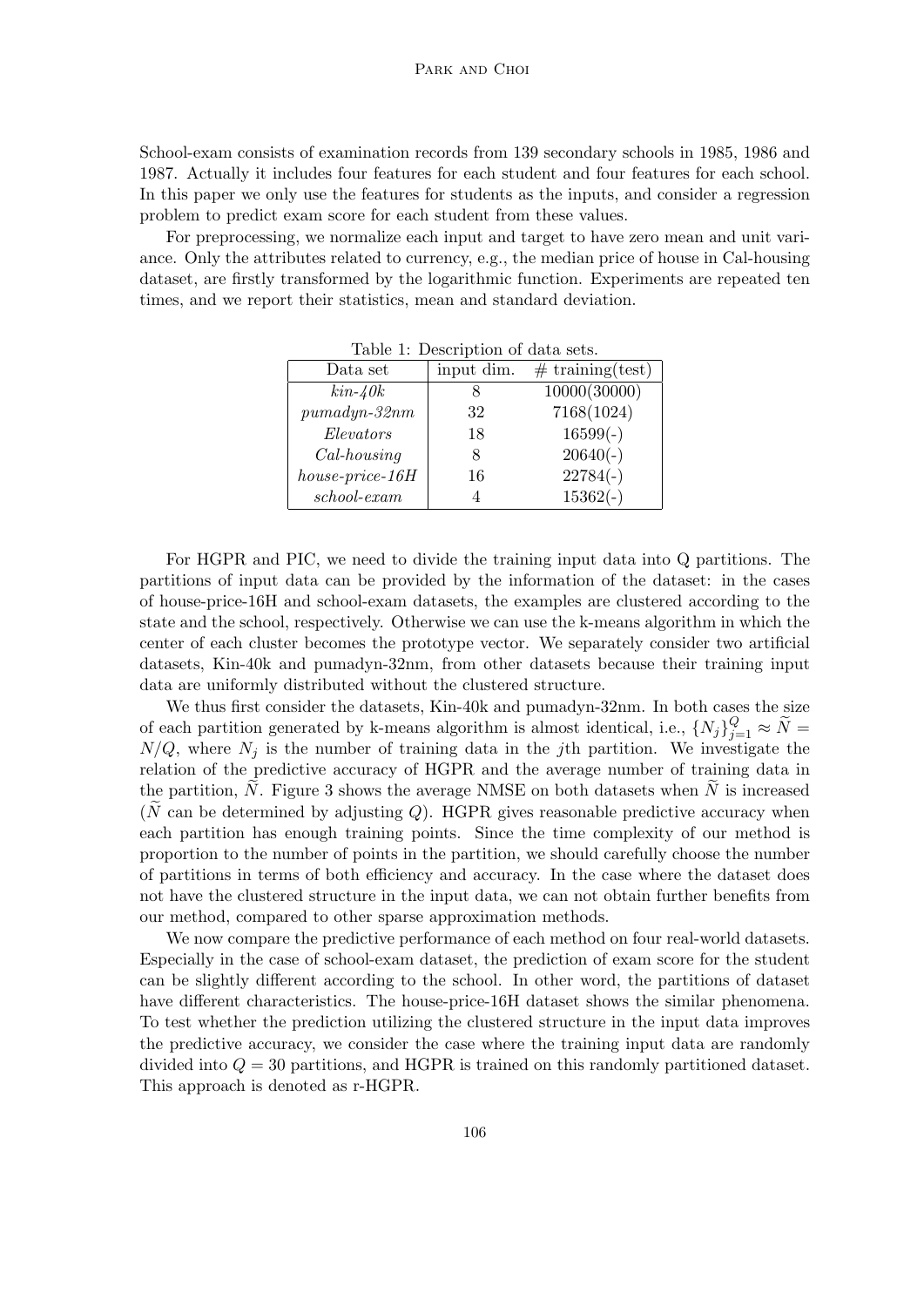

Figure 3: The predictive error (NMSE) of our method varying with respect to the average number of training data in the partitions,  $\widetilde{N} = N/Q$ , on: (top) kin-40K dataset; (bottom) pumadyn-32mn dataset. The horizontal line is NMSE for the full GP with the hyperarmaeters trained on a subset of data of size 2000 for kin-40k and 1024 for pumadyn-32.

Table 2: Comparison of the predictive performance, in terms of NMSE, for all methods. The result of PIC for 'Elevators' dataset is not available, since PIC shows unstable convergence to the given dataset.

| Data set             | $f-GP$   | <b>DTC</b> | <b>FITC</b> | <b>PITC</b> | <b>PIC</b> | $r-HGPR$ | <b>HGPR</b> |
|----------------------|----------|------------|-------------|-------------|------------|----------|-------------|
| $Cal-housing$        | 0.1779   | 0.2881     | 0.2184      | 0.2150      | 0.2273     | 0.2935   | 0.2007      |
| $(\text{std.})$      | (0.0099) | (0.0388)   | (0.0082)    | (0.0043)    | (0.0046)   | (0.0037) | (0.0051)    |
| Elevators            | 0.0867   | 0.1044     | 0.1106      | 0.1083      |            | 0.1238   | 0.0933      |
| $(\text{std.})$      | (0.0041) | (0.0029)   | (0.0156)    | (0.0034)    | (–)        | (0.0042) | (0.0023)    |
| $\emph{school-exam}$ | 0.6739   | 0.6645     | 0.7233      | 0.6973      | 0.6597     | 0.7182   | 0.6541      |
| $(\text{std.})$      | (0.0067) | (0.0044)   | (0.0751)    | (0.0091)    | (0.0097)   | (0.0057) | (0.0119)    |
| $house-price-16H$    | 0.2098   | 0.2647     | 0.2553      | 0.2446      | 0.1804     | 0.3534   | 0.1760      |
| $(\text{std.})$      | (0.0063) | (0.0103)   | (0.0071)    | (0.0042)    | (0.0046)   | (0.0048) | (0.0029)    |

For Cal-housing and elevators datasets, we also use k-means algorithm. In these cases, the size of each partition can be variable and some partitions may have too small number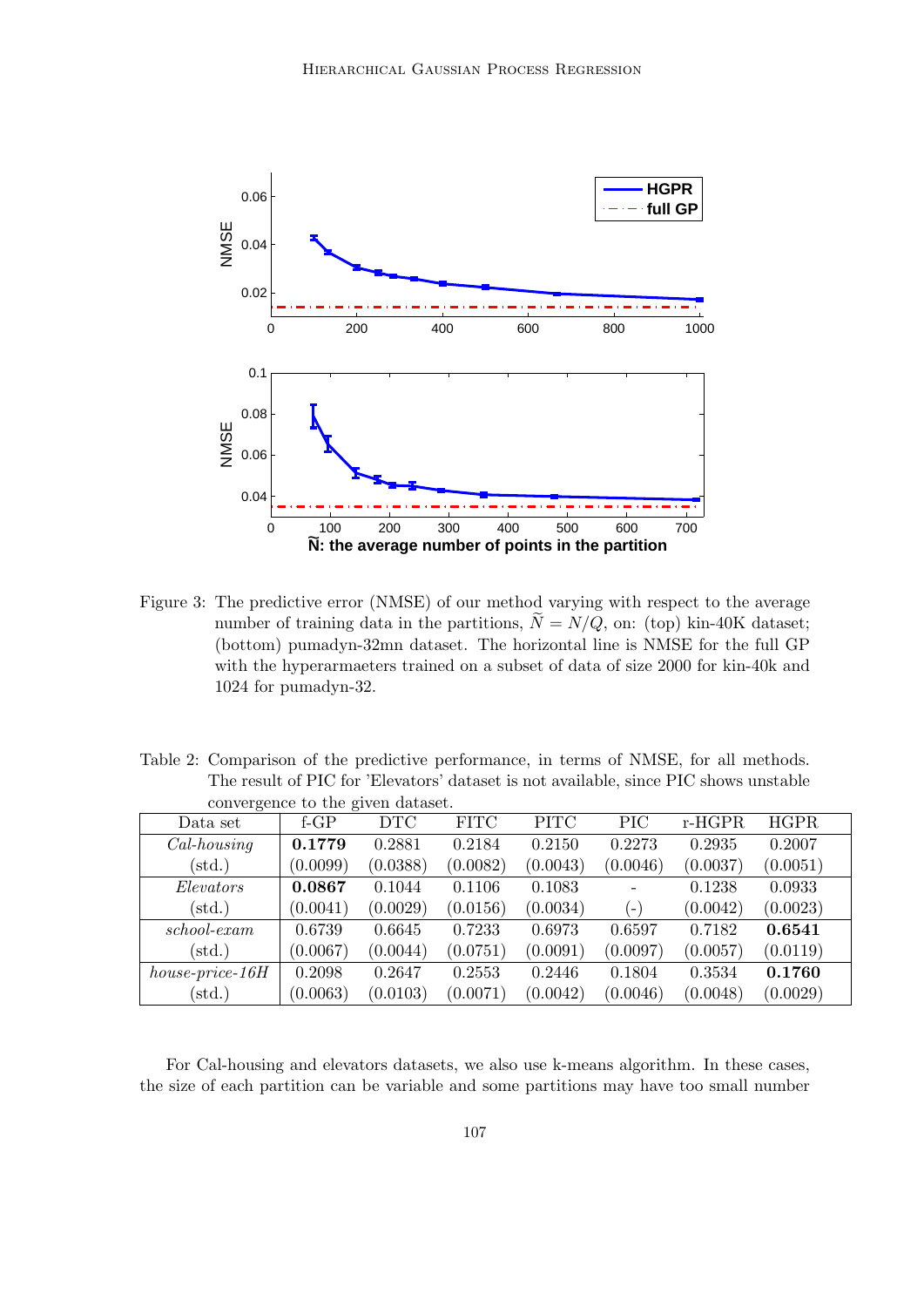of points. If  $N_j$  is smaller than given threshold (200), we merged the data points in the *j*th partition into the nearest partition, in terms of Euclidean distance between the data point and the center of the cluster. After this procedure the number of training points in the partitions for Cal-housing less than 800, and for elevators, 600. To impose equal computational cost to sparse approximation methods, we set *R* to 800 for Cal-housing and 600 for elevators.

For house-price-16H and School-exam datasets, we can partition the training data based on the additional variable indicating the state or the school of the given example. Then the mean vector of each cluster is used to the prototype vector. As the number of the training inputs in the partitions for house-price-16H less than 600, and for school-exam, 200, we set *R* to 600 and 200 for both datasets. For other compared methods, we add this indicate variable (state/school) into the input attributes. The dataset is randomly divided into the training data  $(N = 10000)$  and the test data (remainder), and the hyperparameters for full GP are trained on a subset of data of size 2000.

Table 2 presents the average NMSE of each method. For all cases our method shows good predictive performance. Especially as we claimed, our method gives best performance in the cases of house-price-16H and School-exam datasets, even the predictive error of our method is lower than those of full GP. We also see that our method always outperforms rand-HGPR. This results demonstrate that utilizing the clustered structure in the input data is useful to improve the prediction performance for the dataset which reveals the different characteristics among the partitions.

# **8. Conclusions**

We have presented a two-layer hierarchical model for GP regression where the covariance matrix is approximated by a block matrix such that diagonal blocks are exactly calculated while off-diagonal blocks are approximated. Partitioning input data points using a clustering algorithm, the latent variables in the upper layer define the mean functions of GP priors in the lower layer, while the latent variables associated with individual GP priors in the lower layer represent the noiseless latent function values evaluated at data points in the corresponding partition. By integrating out the latent variables in the upper layer leads to the block covariance matrix that enables us to reduce both the time complexity and the memory space. With appropriate partitioning methods, our method showed the high predictive performance in the case where the partitions of data reveals the different characteristics. In the case where the information for partitioning the input data is not provided by the dataset, the result of clustering algorithm is crucial to the performance of our method. Since the clustering is completely separated from the inference, the feedback from inference can not be used to make clustering better. This limitation will be solved by adopting the idea of mixture of GPs (Tresp, 2001; Rasmussen and Ghahramani, 2002) into our model formulation. Furthermore we will extend our approximation scheme to the classification task, in which the full GP is intractable due to its limited scalability. Approximation inference such as variational Bayesian (VB) inference or expectation propagation (EP) can be incorporated into the hierarchical GP prior model. The assumption on the partitioned input space could be more appropriate to model classification datasets because they are naturally clustered according to the class.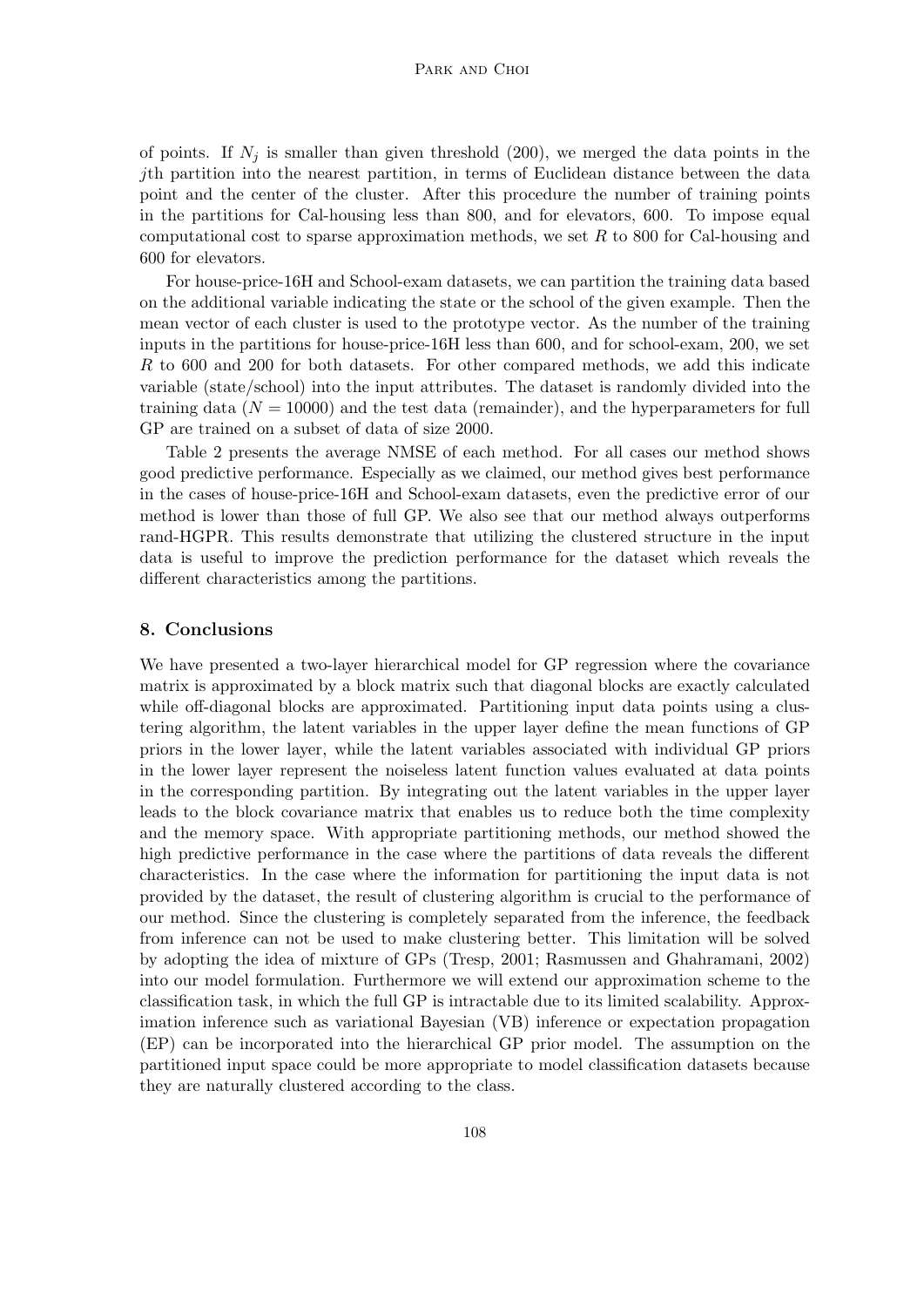### **Acknowledgments**

This work was supported by National Research Foundation (NRF) of Korea (No. 2010- 0014306), NIPA Program of Software Engineering Technologies Development and Experts Education, NIPA ITRC Support Program (NIPA-2010-C1090-1031-0009), and NRF WCU Program (Project No. R31-2008-000-10100-0).

# **Appendix**

In this section we provide the gradient of the negative log-marginal likelihood  $(28)$ , in Section 5, with respect to the hyperparameters  $\phi \in {\theta_f, \theta_g}$ . Objective function (28) can be rewritten as

$$
\mathcal{L} = \frac{1}{2} \left( \log |\tilde{D}| + \log |\mathbf{K}_g| + \log |\mathbf{A}| \right) \n+ \frac{1}{2} \text{tr} \left\{ \tilde{D}^{-1} y y^\top \right\} - \frac{1}{2} \text{tr} \left\{ \mathbf{A}^{-1} \mathbf{H}^\top \tilde{D}^{-1} y y^\top \tilde{D}^{-1} \mathbf{H} \right\},
$$
\n(35)

Then the gradient is calculated based on the notations for the matrix derivative in (Brookes, 2005). One can refer to the derivations in (Lawrence, 2007) which discusses the similar form of objective function. We only include the final results of the derivations.

We first define

$$
\mathbf{M} \triangleq \mathbf{A}^{-1} + \mathbf{A}^{-1} \mathbf{H}^{\top} \widetilde{\mathbf{D}}^{-1} \mathbf{y} \mathbf{y}^{\top} \widetilde{\mathbf{D}}^{-1} \mathbf{H} \mathbf{A}^{-1} \n= \mathbf{A}^{-1} + \widetilde{\boldsymbol{\mu}} \widetilde{\boldsymbol{\mu}}^{\top}.
$$
\n(36)

In the case of the upper layer, the derivative of (35) with respect to  $\phi \in \theta_g$  is given by,

$$
\frac{\partial \mathcal{L}}{\partial \phi} = \frac{1}{2} \text{tr} \left\{ \left( \boldsymbol{K}_g^{-1} - \boldsymbol{K}_g^{-1} \boldsymbol{M} \boldsymbol{K}_g^{-1} \right)^{\top} \frac{\partial \boldsymbol{K}_g}{\partial \phi} \right\}. \tag{37}
$$

In the case of the lower layer, the derivative of (35) with respect to  $\phi \in \theta_f$  is given by

$$
\frac{\partial \mathcal{L}}{\partial \phi} = \frac{1}{2} \sum_{j=1}^{Q} \text{tr} \left\{ \mathbf{\Gamma}_{j}^{\top} \frac{\partial \widetilde{\mathbf{D}}_{j}}{\partial \phi} \right\}
$$
(38)

where  $\boldsymbol{\Gamma}_j = \widetilde{\boldsymbol{D}}_j^{-1} - \boldsymbol{\alpha}_j \boldsymbol{\alpha}_j^{\top} + \boldsymbol{d}_j \left(2[\widetilde{\boldsymbol{\mu}}]_j \boldsymbol{\alpha}_j^{\top} - [\boldsymbol{M}]_{jj} \boldsymbol{d}_j^{\top}\right).$ 

# **References**

- M. Brookes. The matrix reference manual, 2005. [online] http://www.ee.ic.ac.uk/hp/staff/dmb/ matrix/intro.html.
- L. Csató and M Opper. Sparse on-line Gaussian processes. *Neural Computation*, 14:641–668, 2002.
- N. Lawrence. Learning for larger datasets with the Gaussian process latent variable model. In *Proceedings of the International Conference on Artificial Intelligence and Statistics (AISTATS)*, San Juan, Puerto Rico, 2007.